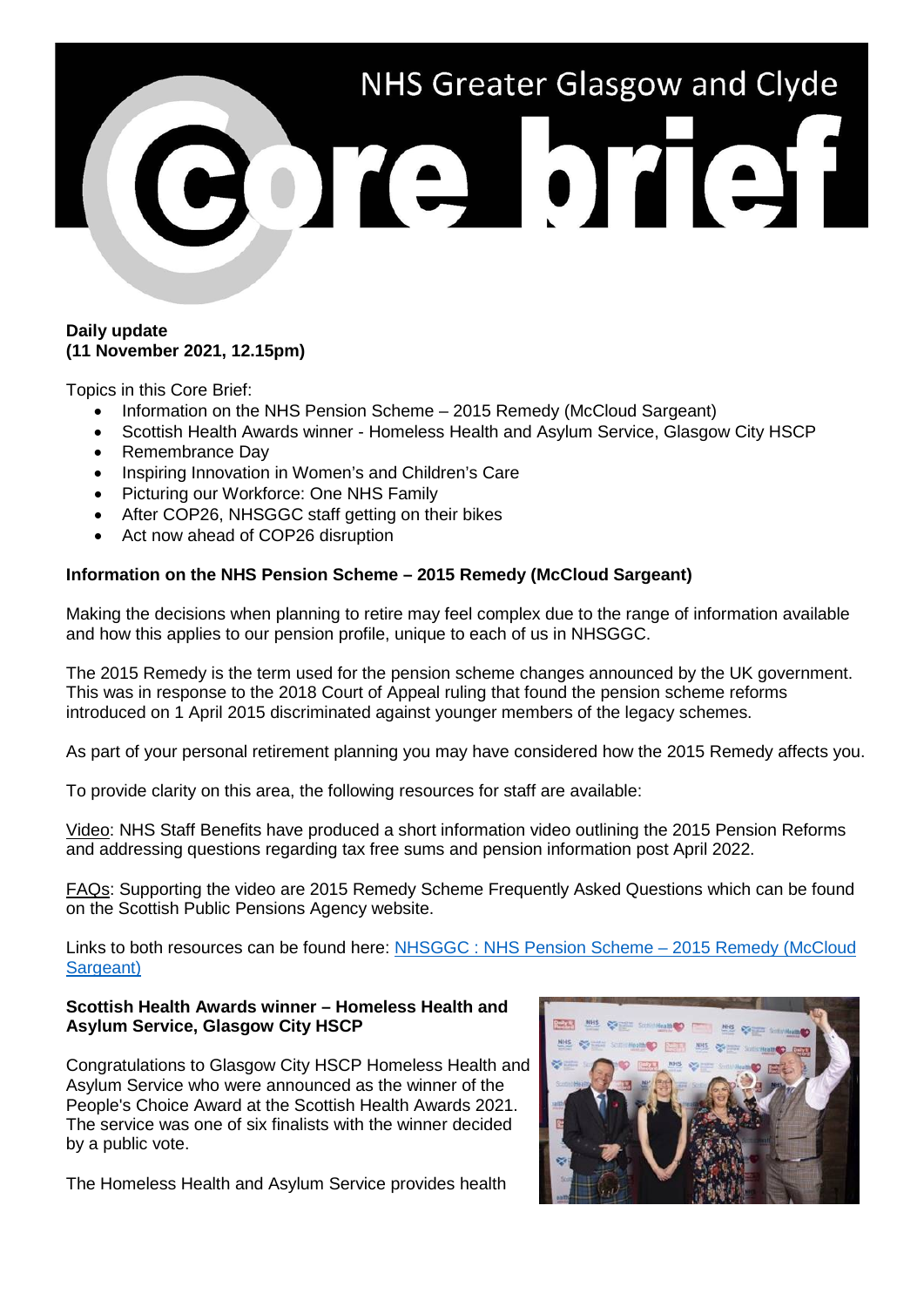and social care assessment and treatment to some of the most vulnerable and complex patient groups in Glasgow. At the start of the COVID-19 pandemic, the service changed its model of delivery away from clinics to outreach and more face-to-face contact.

During the pandemic, Glasgow accommodated over 600 newly homeless people in hotels while dealing with ongoing pressures in finding homes for asylum seekers.

The team established a daily health care clinic including a response to complex wound care and a new patient clinic offering same day access to assessment and treatment. The team delivered over 200 flu vaccinations in 2020, over 300 Naloxone supplies and delivery of 300 pay as you go mobile phones to service users.

A COVID-19 vaccination programme was delivered, in conjunction with commissioned services, across 50 Homelessness and Asylum accommodation sites. This resulted in over 550 first dose vaccinations with a further schedule of over 370 second doses vaccinations administered equating to over 70% second doses captured.

Lisa Ross, Service Manager, said: "We're absolutely delighted to win the People's Choice Award and would like to give a massive thanks to all who took the time to vote for us. I'm so proud of our team and all the finalists across all the categories. The last two years have been very challenging but the whole service completely pulled together. We wouldn't be able to achieve what we do without the partnership model that we work in."

## **Remembrance Day**

This Remembrance Day, we not only take the opportunity to remember the service and sacrifice of those from our Armed Forces, and their families; we also want to recognise the valuable contribution the members of our Reserve Forces make.

We have a number of active Reservists across NHSGGC and we want to take this opportunity to say thank you to them for their service. We recognise that the training and experience they bring from being a Reservist is hugely beneficial to the roles they have within our Board.

We are keen to update our information on current Reservists, to ensure we can provide you with the level of support needed in the workplace. If you undertake a Reserve Forces role please let us know by contacting: [diana.hudson@ggc.scot.nhs.uk.](mailto:diana.hudson@ggc.scot.nhs.uk)

Further information can be found on our [HR Connect](https://www.nhsggc.org.uk/working-with-us/hr-connect/policies-and-staff-governance/staff-governance/volunteer-and-regular-reservist-information/) page.

## **Inspiring Innovation in Women's and Children's Care**

Are you interested in innovative, technology-driven solutions to address challenges in Women's and Children's care?

Join the West of Scotland Innovation Hub, Health Innovation South East Scotland and NHS Grampian's Innovation Hub for two virtual events.

Hear inspirational examples of technology-driven solutions in NHS Scotland from some of the most influential voices in women's and children's care innovation.

The events will take place on Microsoft Teams on Tuesday 30 November and Tuesday 7 December 2021 from 14.30 to 16.30.

Events are open to all staff working in Women's and Children's Services in NHS Scotland.

Book your place at:<https://book.shsc.scot/inspiringinnovation>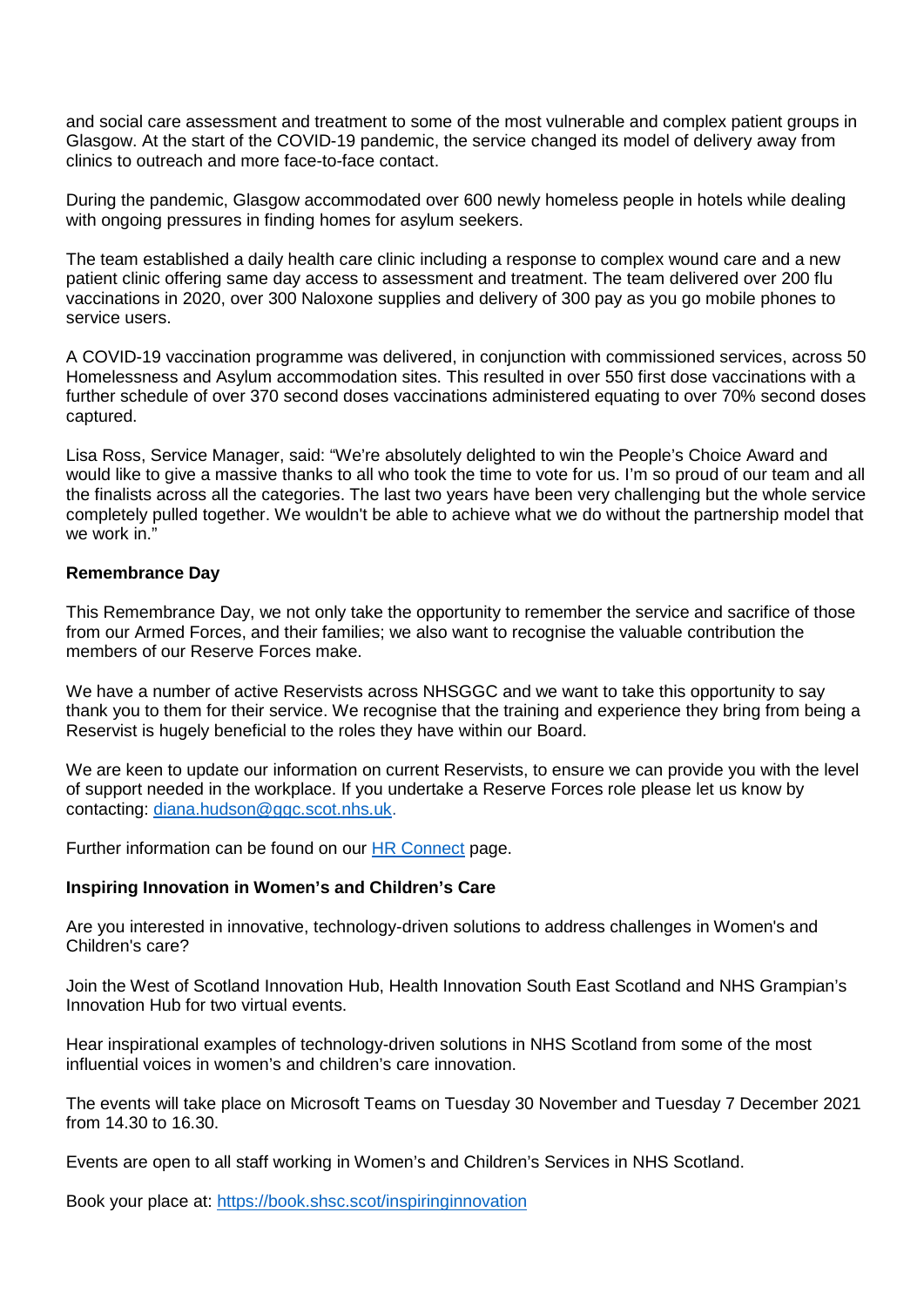# **Picturing our Workforce: One NHS Family**

We are ecstatic to announce a new Photographic Exhibition - Picturing Our Workforce: One NHS Family.

The exhibition will include photographs of NHS Greater Glasgow and Clyde employees from across the organisation reflecting current, real life work experiences in context within NHSGGC. The exhibition embracing our 'One NHS Family' will start at the Glasgow Royal Infirmary, and then tour to other NHSGGC sites. There will also be an online virtual exhibition for those who are unable to visit the exhibition locations.

Medical Illustration photographers led by Medical Photographer, Lisa Miller will be taking the pictures. Lisa was recently nominated for National Portrait Gallery 'Hold Still' award and published in Rankin's Hold Still 2020 book.

This project is a fantastic opportunity to participate and celebrate our 'One NHS Family'. All participants will receive a copy of their photograph for taking part as a thank you.

Photographs will take place from Monday 15 November to Friday 3 December and our photographers will be in touch with set times and dates for those who wish to volunteer.

If you would like to have your photograph taken and put yourself forward to be featured in this state of the art photographic exhibition as part of Picturing Our Workforce: 'One NHS Family**'** then please contact [ayesha.bains@ggc.scot.nhs.uk](mailto:ayesha.bains@ggc.scot.nhs.uk) with the following details:

- Name
- Contact details (NHSGGC email address, contact number)
- Your role
- Your location.

## **After COP26, NHSGGC staff getting on their bikes**

As world leaders finalise their sustainability agreements as COP26 comes to an end, there are a number of ways in which we can all reduce our carbon footprints.

Active travel such as walking and cycling is not only great for your health, but it saves you time and money, is much better for the environment and can really impact positively on your mental health. Swapping the car for walking, cycling and e-biking - even just one day a week - makes a significant impact on personal carbon emissions in cities.



NHSGGC's Cycle to Work scheme helps staff to spread the cost of paying for a brand new bike – and with savings of between 25-39% - this has led to demand increasing by over 150% in the last year. The upper limit for the Cycle to Work Scheme is now set at £4000, perfect for e-bikes.

Through Cycling Scotland's Cycle Friendly Employer fund our Travel Team, working with local Facilities and Estates colleagues, have secured funding for additional secure shelters in recent years for Gartnavel Campus, IRH, Laundry, RAH and QEUH. For 2021, additional secure cycle shelters for 30 bikes have been installed at both GRI and Stobhill Campus.

Bike hire schemes such as Next Bike in Glasgow are also available at a number of our sites allowing those who are able the opportunity to travel to hospital or their local health centre by bike.

Denis Sweeney, Travel Planning Manager: "It's great to see so many staff make the switch to active travel, but there's plenty of other options available for those who live a little further away, or for those who want to reduce their own carbon footprint. NHSGGC's Travel Plan team also promote and process annual